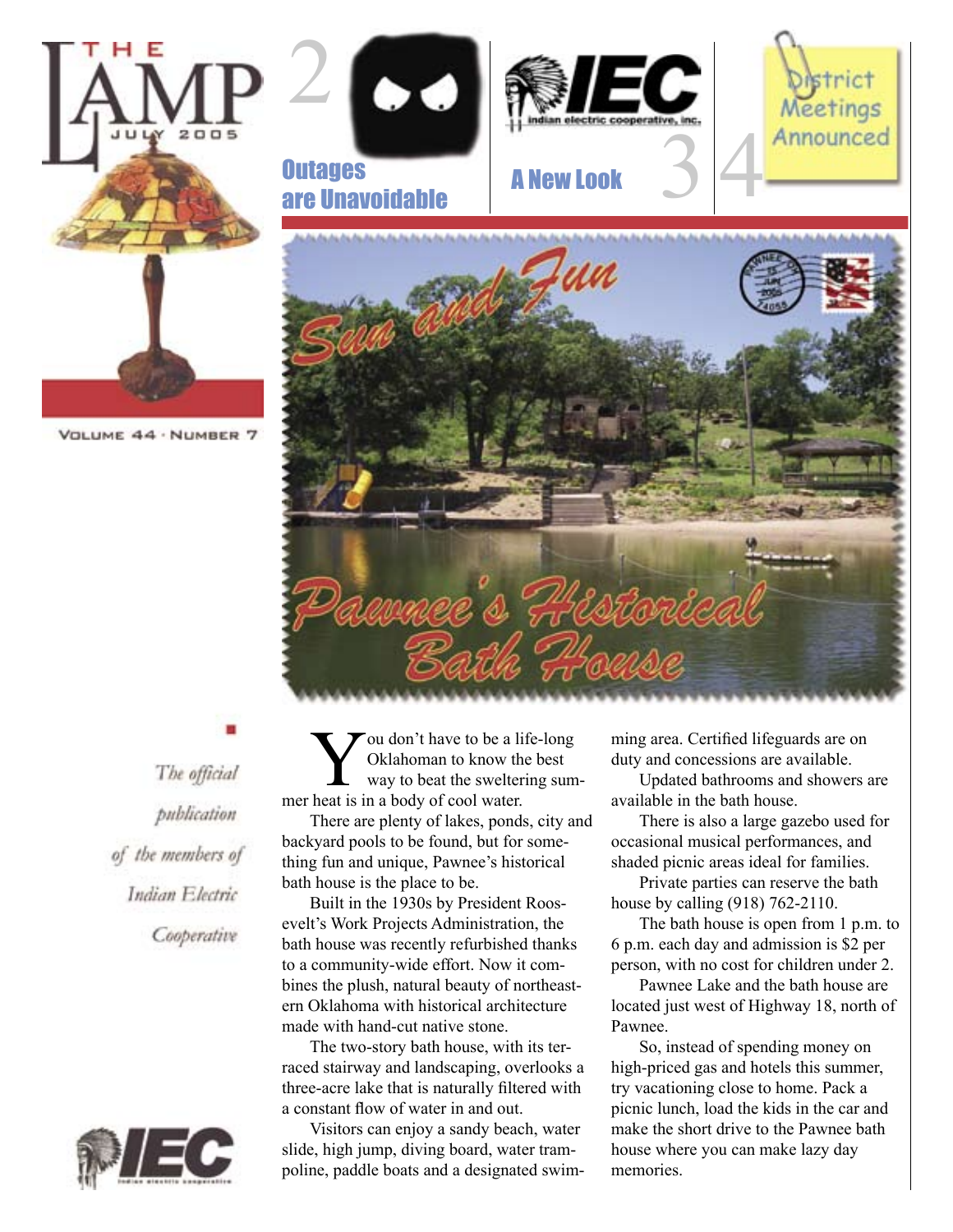### Cowboy Hats & Hard Hats Outages Will Happen

Electric utilities have outages. I know this in not news to anyone; we have all experienced the sinking feeling of coming home and flipping on the switch and absolutely nothing happens. Even worse is the feeling of working away on your computer and having a power interruption steal what you may have been working on for hours.

I have been in this business for many years and have answered the universal question countless times – "When is our power coming back on?" Now, most folks are understanding, but some are, to say the least, a little irate. It is very difficult to tell a person it may be hours or even days before their power is restored when they are shivering in the dark. I have heard of cakes in the oven, chicks in the incubator, even Grandma in the bathtub when the lights went out.

Believe it or not, we hate outages just as much as you. No, we do not take the phone off the hook during major outages and we don't look at it as just an opportunity to get in a little

overtime. Most of our employees are also members of IEC and they want the power back on just as badly as you do. They have loved ones who are also without power and no one really enjoys working in the adverse weather conditions that are usually prevailing during an outage.

We strive to keep outages to a minimum. We are constantly trimming trees and maintaining our right-of-way. We also do line patrol and maintenance on a regular basis. Despite these efforts, we cannot eliminate all outages. With 3,500 miles of line, serving 18,500 meters in seven counties, tornadoes, ice, wind, small animals, and human activities constantly cause damage to the system.

I realize that while you may sympathize with our constant battle against outages and line blinks, you still want premium power delivered on a constant basis. For all the factors mentioned above, this will not always happen. Outages and blinks can never be eliminated on a system the size of IEC.

What can you do? Uninterruptible power supply (UPS) systems are available at very reasonable prices that will protect

by Jack Clinkscale, General Manager

computer generated data. Many devices are also available which will save threephase electric motors if one leg of your three phase power goes down. Small generators will keep your essential appliances on during extended outages. We do have insurance that pays for items damaged by power outages, but the outage must be caused by IEC negligence or error. The vast majority of outages relating to weather, small animals, and human activity are not due to any fault of IEC and therefore, are not covered by insurance.

The moral of this story is "Be Prepared." Outages will happen and you can do some very inexpensive things to keep safe and comfortable during most outages. After all, it is much easier to prepare now than in the dark. If you have any questions or need some advice on preparing for an outage, call the IEC office at (918) 358-2514 and ask for David or Clara.

#### **INDIAN ELECTRIC COOPERATIVE, INC.**

**Office Hours** 7:30 a.m. – 4:00 p.m. (Monday - Friday) (918) 358-2514 www.iecok.com

**To Report an Outage** (918) 358-2514 or 1-800-482-2750

**24-hour Service Center**  (918) 295-9520

#### **Board of Trustees**

| District 6        |
|-------------------|
| District 9        |
| <b>District 4</b> |
| <b>District 1</b> |
| District 2        |
| District 3        |
| District 5        |
| <b>District 7</b> |
| District 8        |
| District 8        |
| District 9        |
|                   |

Jack Clinkscale, General Manager Kay Rabbitt-Brower, Editor

*The Lamp* (USPS 942-940) is published monthly by Indian Electric Cooperative, Inc., P.O. Box 49, Highway 64 Southeast, Cleveland, Oklahoma 74020 for the interest of its membership. Subscription price was \$0.17 per month in 2004. Periodical postage paid at Cleveland, Oklahoma and additional mailing offices.

- Postmaster: Send address changes to The Lamp, P.O. Box 49, Cleveland, OK 74020.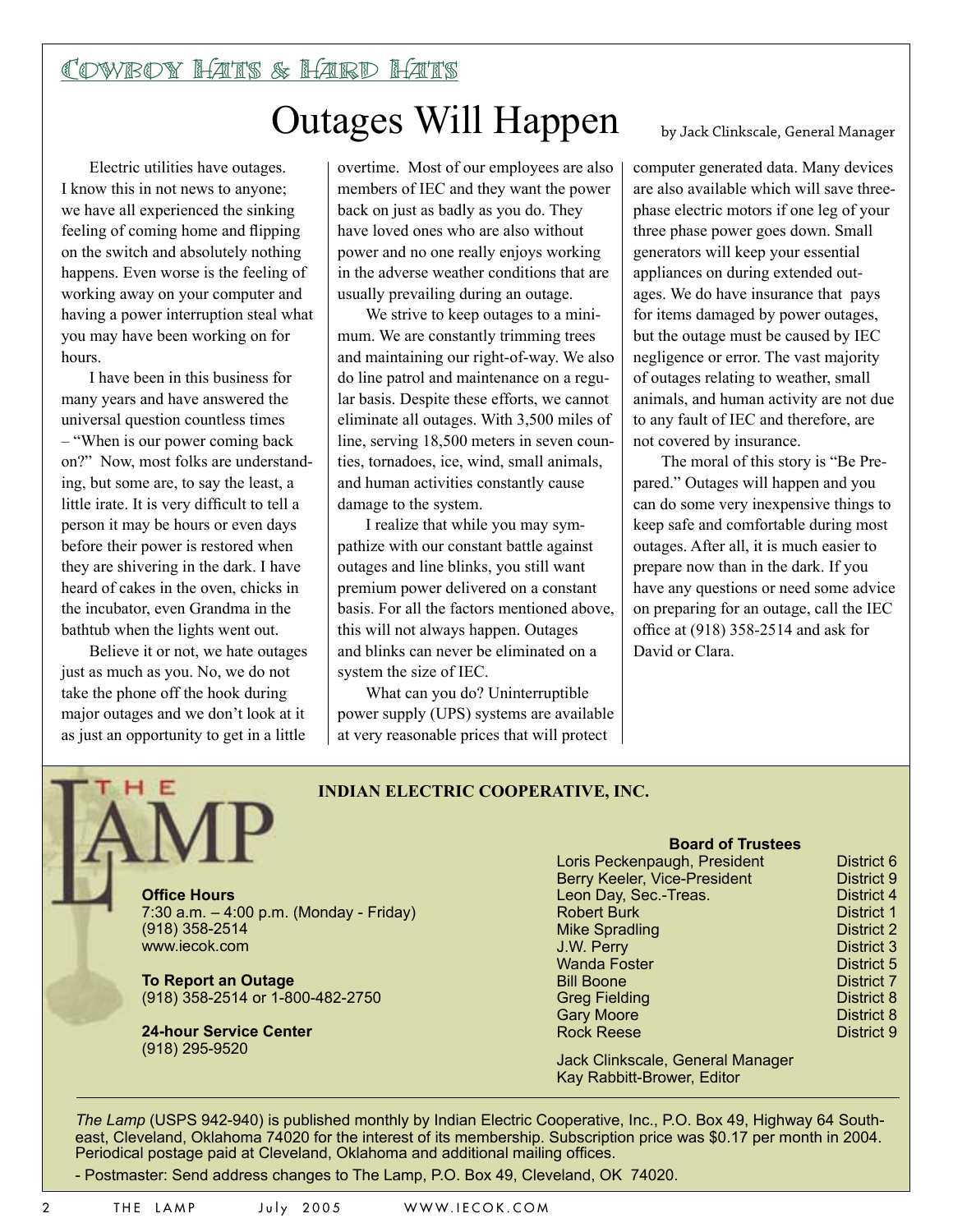# We're Getting a New Look!

The commitment remains the same, but the look is new and sleek.

IEC's logo has recently undergone a makeover and is now updated and more easily seen on the sides of our service vehicles.

The round four-color logos are being replaced with large oblong-shaped black and white logos. The letters 'IEC' are in bold which makes them easier to read

from a distance. The logos

include contact information such as the co-op's main telephone number and Web site address. The vehicles also are getting a reflective red stripe on the sides.

## Energy Camp Snapshots

Jennings 8th graders Brandon Wren and Richard Dallas, along with IEC linemen Shawn Stocum and Shane Lott, enjoyed four days at Energy Camp.



"We have been using the previous logo on our service vehicles for well over 10 years," says David Wilson, IEC's member services director. "We feel it's time to update it, and we want to make it easier to see and recognize.



The annual fundraising event was held at the Cleveland High School football practice field Friday, June 10.

IEC was a corporate sponsor and co-op employees, family members and friends participated in both the walk and the fundraising.

IEC was recognized with a plaque by ACS for being a corporate sponsor for the past five consecutive years.

Zickefoose, who serves as IEC's coordinator for the event, displays the plaque she gladly accepted for the cooperative.